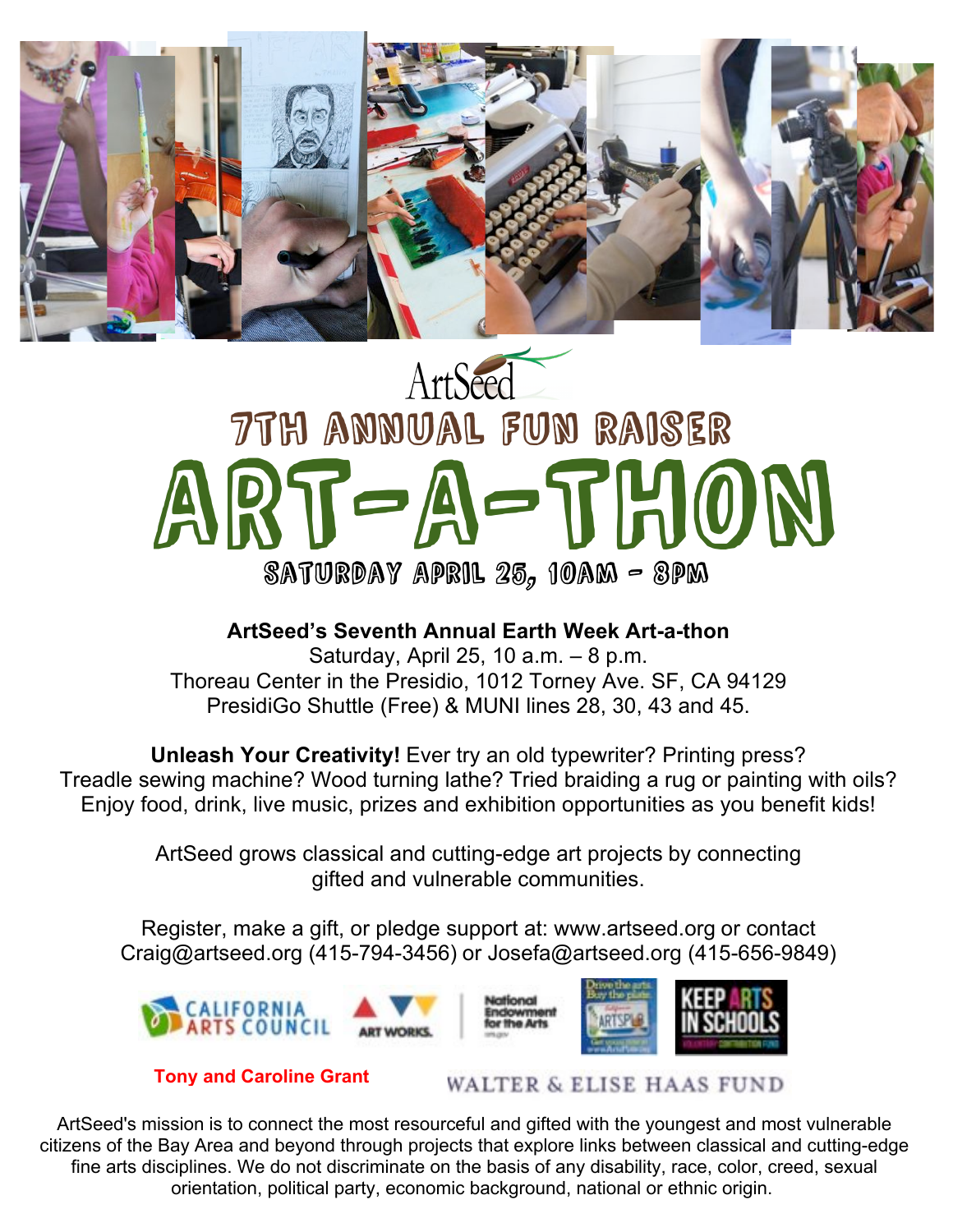#### **PLEASE PRINT, FILL OUT, AND BRING THE WAIVER FORM AND PLEDGE SHEET WITH YOU TO THE EVENT. ALSO, SCROLL DOWN AND JOIN THE ONLINE RAZOO ART-A-THON TEAM!**

#### **ArtSeed Art-a-thon Participant Waiver Form**

| Date of Birth: ___________________; I can volunteer to help (optional, check one) Yes___No___ |                             |                                               |  |
|-----------------------------------------------------------------------------------------------|-----------------------------|-----------------------------------------------|--|
|                                                                                               |                             |                                               |  |
|                                                                                               |                             |                                               |  |
|                                                                                               |                             |                                               |  |
|                                                                                               |                             |                                               |  |
|                                                                                               |                             |                                               |  |
| <b>BELOW THIS LINE</b>                                                                        |                             | TO BE COMPLETED ON THE DAY OF THE ART-A-THON: |  |
| How are you participating today? Circle all that apply: Art-a-thoner, Volunteer, Observer     |                             |                                               |  |
| Musician, Other: ____________________; Who (what) sent you?_____________________              |                             |                                               |  |
| Time-in:                                                                                      |                             | Time-out:                                     |  |
|                                                                                               | Do you have a Pledge Sheet? | Circle one: Yes / No                          |  |
|                                                                                               | Total Pledges Per Hour:     | $\mathbb{S}$<br>/hr                           |  |
|                                                                                               | Total Flat Fee Pledges:     | \$                                            |  |
|                                                                                               |                             |                                               |  |
| Total amount raised:                                                                          |                             | Personal donations or registration fee: \$    |  |

#### **NOTICE**

Your participation in an ArtSeed project means that you have signed this photo waiver & agree to:

- 1) As a courtesy, credit ArtSeed when publishing or publicly displaying any works you make with us.
- 2) Let ArtSeed photograph you & make copies of your art which you will donate to us if left behind.
- 3) Read & sign this Artist Agreement & the General Release of Liability Agreement below
- 4) Before you leave, please sign out and take a moment to fill out the evaluation or give a testimony.

General Release of Liability – The undersigned agrees to release, waive, discharge, and hold harmless ArtSeed, its directors, officers, employees, and agents from any and all claims, suits, losses, or related causes of action for damages, including but not limited to such claims that may result from any negligence of anyone, for any injury or death, illness, accident or any loss or damage to personal property or otherwise, during or arising in any way from participation in the ArtSeed program.

I ACKNOWLEDGE THAT THIS GENERAL RELEASE OF LIABILITY OF ARTSEED IS BINDING ON ME PERSONALLY AND ON MY HEIRS, PERSONAL REPRESENTATIVES, SUCCESSORS, AND ASSIGNS. I HAVE READ AND AGREE TO THE GENERAL RELEASE OF LIABILITY.

| Signature:                                                                  | Date: |
|-----------------------------------------------------------------------------|-------|
| Parent signature:                                                           | Date: |
| (if participant is a minor)                                                 |       |
| <b>ArtSeed</b>                                                              |       |
| Registration Forms can also be returned via Email at: josefa@artseed.org or |       |
| Postal Mail at: Box 29277, San Francisco, CA 94129-0277 or                  |       |
| Faxed at: 415-751-4442. For more information go to www.artseed.org or       |       |
| Call 415-409-1761(Office) or 415-656-9849 (Cell)                            |       |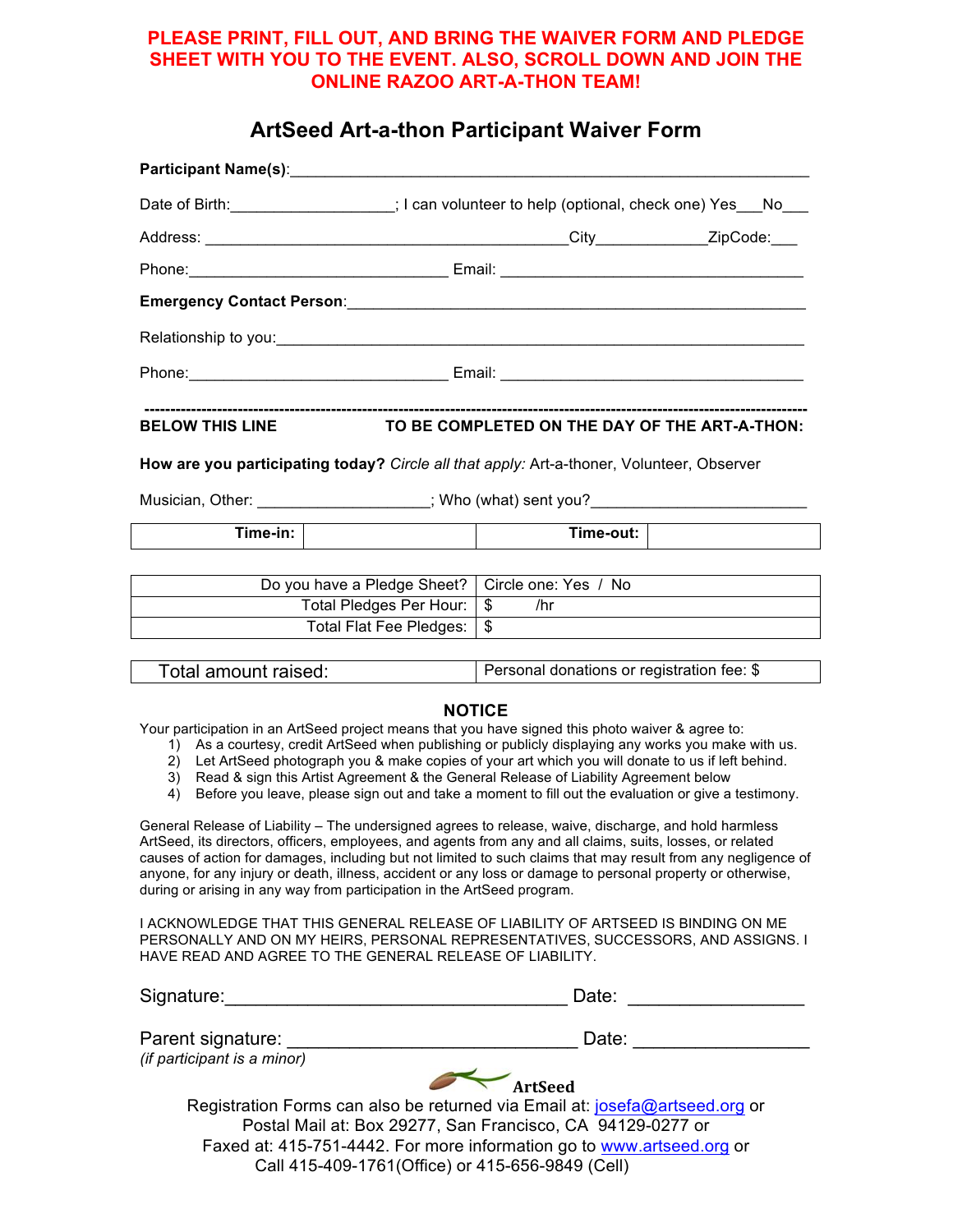# Mailing Address: Box 29277, San Francisco, CA 94129-0277 ArtSeed - Earth Week Art-a-thon Fundraiser Pledge Sheet Mailing Address: Box 29277, San Francisco, CA 94129-0277 **ArtSeed – Earth Week Art-a-thon Fundraiser Pledge Sheet**

Page \_\_\_\_\_\_\_ of **Page \_\_\_\_ of \_\_\_\_**

Phone: 415-409-1761, Fax: 415-751-4442 Phone: 415-409-1761, Fax: 415-751-4442

This document helps you keep track of your Sponsors' offline donations and pledges. ArtSeed will need their contact information if you want help to redeem their pledges and thank them once they've given. Also, once you have joined the online Razoo Art-a-thon team, the sum of your offline pledges and donations will also count when entered by you on your Razoo webpage. Please bring this to the event and hand  $\equiv$ in at the door.

|                          | Earth Day Art-a-thoner Information |                            |                                   |              |                           |
|--------------------------|------------------------------------|----------------------------|-----------------------------------|--------------|---------------------------|
|                          | <b>Name</b>                        | Address: Street, City, Zip | <b>Email</b>                      | <b>Phone</b> | I found ArtSeed by        |
|                          |                                    |                            |                                   |              |                           |
|                          |                                    |                            |                                   |              |                           |
|                          | Sponsor Information                |                            |                                   |              |                           |
|                          | <b>Name</b>                        | Address: Street, City, Zip | <b>Email</b>                      | Phone        | Pledge                    |
| $\overline{\phantom{0}}$ |                                    |                            |                                   |              | $\blacklozenge$           |
|                          |                                    |                            |                                   |              | Hour / Flat rate (circle) |
| $\overline{\mathcal{L}}$ |                                    |                            |                                   |              | $\Theta$                  |
|                          |                                    |                            |                                   |              | Hour / Flat rate (circle) |
| $\mathbf{\hat{z}}$       |                                    |                            |                                   |              | $\leftrightarrow$         |
|                          |                                    |                            |                                   |              | Hour / Flat rate (circle) |
| $\overline{\mathcal{A}}$ |                                    |                            |                                   |              | $\leftrightarrow$         |
|                          |                                    |                            |                                   |              | Hour / Flat rate (circle) |
| $\mathbf{c}$             |                                    |                            |                                   |              | $\leftrightarrow$         |
|                          |                                    |                            |                                   |              | Hour / Flat rate (circle) |
| $\circ$                  |                                    |                            |                                   |              | $\leftrightarrow$         |
|                          |                                    |                            |                                   |              | Hour / Flat rate (circle) |
| $\overline{\phantom{0}}$ |                                    |                            |                                   |              | $\leftrightarrow$         |
|                          |                                    |                            |                                   |              | Hour / Flat rate (circle) |
| $\infty$                 |                                    |                            |                                   |              | $\leftrightarrow$         |
|                          |                                    |                            |                                   |              | Hour / Flat rate (circle) |
| $\circ$                  |                                    |                            |                                   |              | $\leftrightarrow$         |
|                          |                                    |                            |                                   |              | Hour / Flat rate (circle) |
| $\overline{0}$           |                                    |                            |                                   |              | $\Theta$                  |
|                          |                                    |                            |                                   |              | Hour / Flat rate (circle) |
|                          | Total Flat Rate Pledged: \$        |                            | Total Amount Per Hour Pledged: \$ | <b>/Hour</b> |                           |